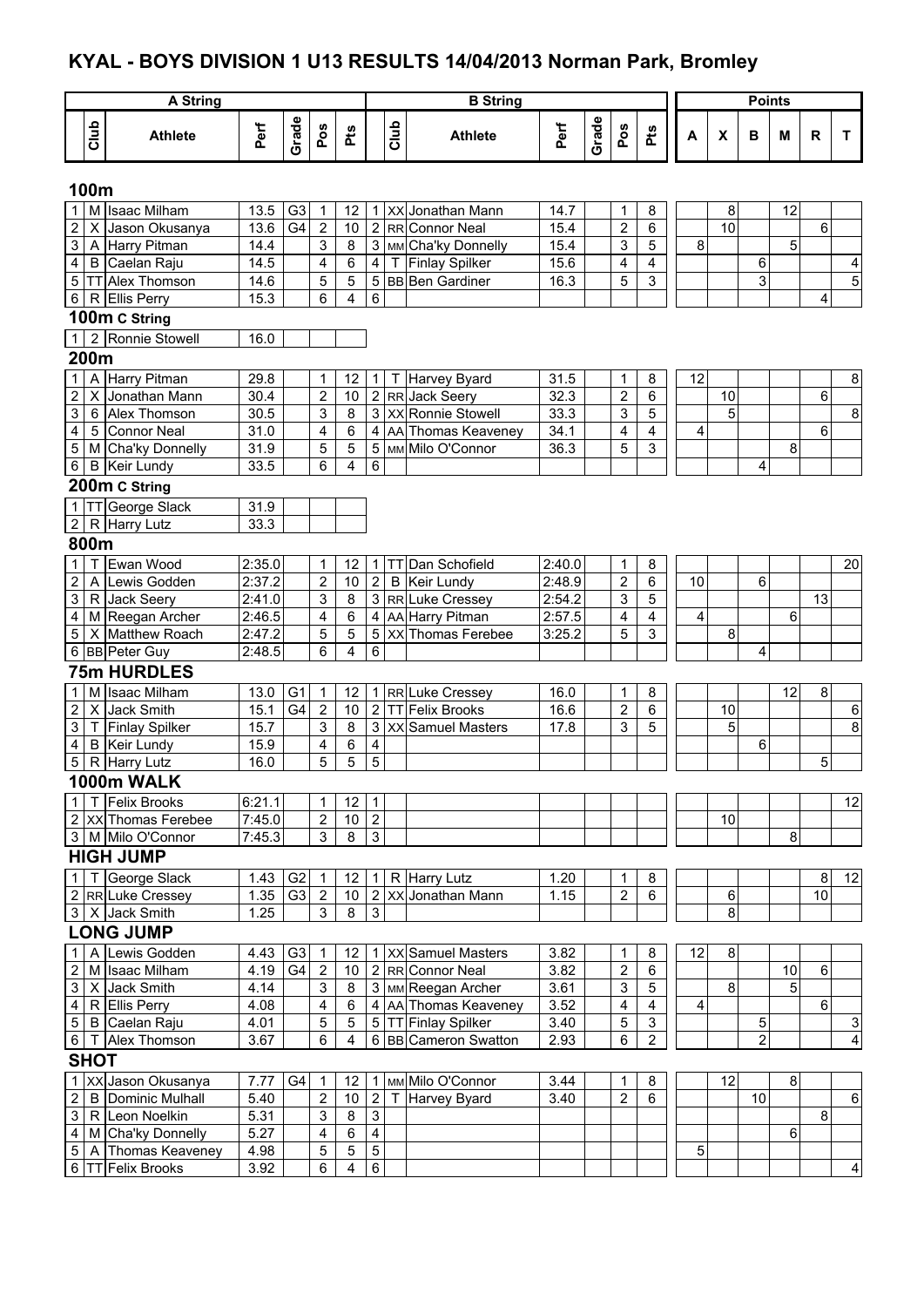## **KYAL - BOYS DIVISION 1 U13 RESULTS 14/04/2013 Norman Park, Bromley**

|                  | <b>A String</b>       |                                                                           |       |       |                |                   |                                                  |                                                             | <b>B</b> String                                          |       |       |                |            |    |    | <b>Points</b> |   |    |    |
|------------------|-----------------------|---------------------------------------------------------------------------|-------|-------|----------------|-------------------|--------------------------------------------------|-------------------------------------------------------------|----------------------------------------------------------|-------|-------|----------------|------------|----|----|---------------|---|----|----|
|                  | Club                  | <b>Athlete</b>                                                            | Perf  | Grade | Pos            | <b>Pts</b>        |                                                  | Club                                                        | <b>Athlete</b>                                           | Perf  | Grade | Pos            | <b>Pts</b> | A  | X  | B             | M | R. |    |
|                  |                       | <b>DISCUS</b>                                                             |       |       |                |                   |                                                  |                                                             |                                                          |       |       |                |            |    |    |               |   |    |    |
|                  | A                     | Lewis Godden                                                              | 14.47 |       | 1              | 12                |                                                  |                                                             | R Leon Noelkin                                           | 12.49 |       | 1              | 8          | 12 |    |               |   | 8  |    |
| $\overline{2}$   |                       | <b>B</b> Dominic Mulhall                                                  | 12.84 |       | $\overline{2}$ | 10                | 2                                                |                                                             | Ewan Wood                                                | 10.62 |       | $\overline{2}$ | 6          |    |    | 10            |   |    | 6  |
|                  |                       | 3 RR Jack Seery                                                           | 12.82 |       | 3              | 8                 | 3                                                |                                                             |                                                          |       |       |                |            |    |    |               |   | 8  |    |
|                  |                       | 4 TT George Slack                                                         | 12.64 |       | 4              | 6                 | 4                                                |                                                             |                                                          |       |       |                |            |    |    |               |   |    | 6  |
| 5 <sup>1</sup>   |                       | M Reegan Archer                                                           | 11.68 |       | 5              | 5                 | 5                                                |                                                             |                                                          |       |       |                |            |    |    |               | 5 |    |    |
|                  |                       | 6 XX Samuel Masters                                                       | 10.72 |       | 6              | 4                 | 6                                                |                                                             |                                                          |       |       |                |            |    | 4  |               |   |    |    |
|                  |                       | <b>JAVELIN</b>                                                            |       |       |                |                   |                                                  |                                                             |                                                          |       |       |                |            |    |    |               |   |    |    |
|                  |                       | R Leon Noelkin                                                            | 21.27 |       | $\mathbf{1}$   | $12 \overline{ }$ |                                                  |                                                             | 1 TT Ewan Wood                                           | 15.08 |       | 1              | 8          |    |    |               |   | 12 | 8  |
| $\overline{2}$   |                       | Harvey Byard                                                              | 18.35 |       | $\overline{2}$ | 10                |                                                  |                                                             | 2 RR Ellis Perry                                         | 14.27 |       | $\overline{2}$ | 6          |    |    |               |   | 6  | 10 |
|                  |                       | 3 XX Ronnie Stowell                                                       | 12.95 |       | 3              | 8                 | 3                                                |                                                             | X Thomas Ferebee                                         | 10.08 |       | 3              | 5          |    | 13 |               |   |    |    |
| $\overline{4}$   |                       | <b>B</b> Dominic Mulhall                                                  | 7.53  |       | 4              | 6                 | 4                                                |                                                             |                                                          |       |       |                |            |    |    | 6             |   |    |    |
|                  |                       | 4x100m RELAYS                                                             |       |       |                |                   |                                                  |                                                             |                                                          |       |       |                |            |    |    |               |   |    |    |
|                  | X.                    | <b>BEXLEY AC</b>                                                          |       |       |                |                   |                                                  |                                                             | Jason Okusanya, Jonathan Mann, Matthew Roach, Jack Smith | 57.3  |       | 1              | 12         |    | 12 |               |   |    |    |
| 2                | <b>TONBRIDGE AC 1</b> |                                                                           |       |       |                |                   |                                                  |                                                             | Alex Thomson, Harvey Byard, Finlay Spilker, George Slack | 58.8  |       | $\overline{2}$ | 10         |    |    |               |   |    | 10 |
| 3                | M MED & MAID AC       |                                                                           |       |       |                |                   |                                                  | Reegan Archer, Isaac Milham, Cha'ky Donnelly, Milo O'Connor | 59.5                                                     |       | 3     | 8              |            |    |    | 8             |   |    |    |
| R THANET AC<br>4 |                       |                                                                           |       |       |                |                   | Ellis Perry, Harry Lutz, Jack Seery, Connor Neal | 60.4                                                        |                                                          | 4     | 6     |                |            |    |    | 6             |   |    |    |
| 5                |                       | B BLACK & BROM H AC Cameron Swatton, Peter Guy, Ben Gardiner, Caelan Raju |       |       |                |                   |                                                  |                                                             |                                                          | 65.5  |       | 5              | 5          |    |    | 5             |   |    |    |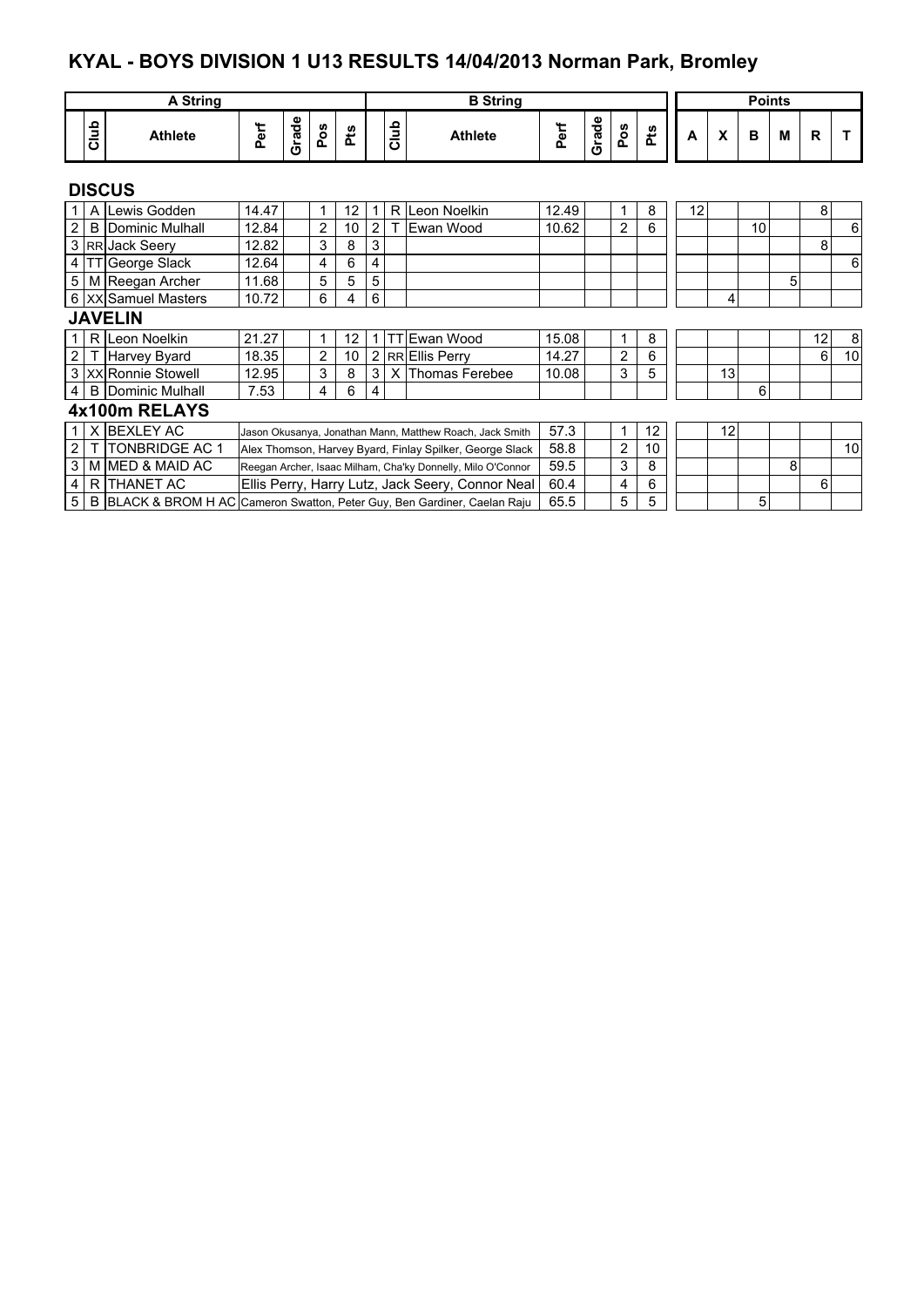#### **KYAL - BOYS DIVISION 1 U15 RESULTS 14/04/2013 Norman Park, Bromley**

|                                  | <b>A String</b>                           |              |                                  |                         |                |                         |      | <b>B</b> String                                   |              |                |                         |            |                     |    | <b>Points</b> |        |                |    |
|----------------------------------|-------------------------------------------|--------------|----------------------------------|-------------------------|----------------|-------------------------|------|---------------------------------------------------|--------------|----------------|-------------------------|------------|---------------------|----|---------------|--------|----------------|----|
| Club                             | <b>Athlete</b>                            | Perf         | Grade                            | Pos                     | Pts            |                         | Club | <b>Athlete</b>                                    | Perf         | Grade          | Pos                     | <b>Pts</b> | A                   | X  | B             | M      | $\mathsf{R}$   | T  |
| 100m                             |                                           |              |                                  |                         |                |                         |      |                                                   |              |                |                         |            |                     |    |               |        |                |    |
| $\mathbf{1}$                     | X Cameron Lyttle                          | 11.5         | G <sub>1</sub>                   | $\mathbf{1}$            | 12             |                         |      | 1   XX Mose Aregbesola                            | 12.8         |                | 1                       | 8          |                     | 20 |               |        |                |    |
| $\overline{2}$                   | <b>B</b> Ryan Poyroo                      | 12.2         | G4                               | $\overline{2}$          | 10             |                         |      | 2 BB Daniel Ndukwe                                | 13.0         |                | $\overline{c}$          | 6          |                     |    | 16            |        |                |    |
| 3                                | M William Milham                          | 13.1         |                                  | 3                       | 8              | 3 <sup>1</sup>          |      | TT Scott Thomson                                  | 13.4         |                | 3                       | 5          |                     |    |               | 8      |                | 5  |
| $\overline{\mathbf{4}}$          | R Philipos Stamatiou                      | 13.2         |                                  | $\overline{\mathbf{4}}$ | 6              | 4                       |      | MM Matthew Venning                                | 13.5         |                | $\overline{\mathbf{4}}$ | 4          |                     |    |               | 4      | 6              |    |
| 5<br>6 <sup>1</sup>              | T Jackson Moffatt<br>A Ben Chapman        | 13.2<br>14.0 |                                  | 5<br>6                  | 5<br>4         | 5                       | 1    | <b>Alex Hardy</b><br>6 RR Leon King               | 14.2<br>14.3 |                | 5<br>6                  | 3<br>2     | 3<br>$\overline{4}$ |    |               |        | $\overline{2}$ | 5  |
|                                  | 100m C String                             |              |                                  |                         |                |                         |      |                                                   |              |                |                         |            |                     |    |               |        |                |    |
| 2<br>$\mathbf{1}$                | James O'Hara                              | 13.8         |                                  |                         |                |                         |      |                                                   |              |                |                         |            |                     |    |               |        |                |    |
|                                  | 2 AA Daniel Hall                          | 14.9         |                                  |                         |                |                         |      |                                                   |              |                |                         |            |                     |    |               |        |                |    |
| 200m                             |                                           |              |                                  |                         |                |                         |      |                                                   |              |                |                         |            |                     |    |               |        |                |    |
| 1                                | X Cameron Lyttle                          | 23.7         | G <sub>1</sub>                   | 1                       | 12             | 1 <sup>1</sup>          |      | TT Joel Champion                                  | 26.3         |                | 1                       | 8          |                     | 12 |               |        |                | 8  |
| $\overline{c}$<br>Т              | Joe Fuggle                                | 25.3         | $\overline{G4}$                  | $\overline{2}$          | 10             |                         |      | 2 MM Matthew Venning                              | 28.1         |                | $\overline{2}$          | 6          |                     |    |               | 6      |                | 10 |
| $\mathfrak{S}$<br>$\overline{4}$ | M William Milham<br>R Philiops Stamatiou  | 26.5<br>26.6 |                                  | $\mathsf 3$<br>4        | 8<br>6         | دى                      | 1    | Ben Chapman<br>4 RR Leon King                     | 28.3<br>30.9 |                | 3<br>4                  | 5<br>4     | 5                   |    |               | 8      | 10             |    |
|                                  | 5 AA Matthew Cranfield                    | 27.1         |                                  | 5                       | $\overline{5}$ | $\overline{5}$          |      | <b>XX</b> Robert Lawrence                         | 32.4         |                | 5                       | 3          | 5                   | 3  |               |        |                |    |
|                                  | 200m C String                             |              |                                  |                         |                |                         |      |                                                   |              |                |                         |            |                     |    |               |        |                |    |
|                                  | 1   A   Oliver Marsh                      | 28.5         |                                  |                         |                |                         |      |                                                   |              |                |                         |            |                     |    |               |        |                |    |
| 800m                             |                                           |              |                                  |                         |                |                         |      |                                                   |              |                |                         |            |                     |    |               |        |                |    |
| 1                                | B Niyi Akin-Agunbiade                     | 2:12.2       | G <sub>3</sub>                   | 1                       | 12             |                         |      | 1 BB Aleksander Wiltshire                         | 2:25.6       |                | 1                       | 8          |                     |    | 20            |        |                |    |
| $\overline{2}$                   | M Jake Berry                              | 2:17.0       | G <sub>4</sub>                   | $\overline{2}$          | 10             |                         |      | 2 MM Lewis Hayward                                | 2:29.5       |                | $\overline{2}$          | 6          |                     |    |               | 16     |                |    |
| 3                                | TT Scott Rowatt                           | 2:24.1       |                                  | 3                       | 8              | 3 <sup>1</sup>          | Τ    | <b>Oliver Dunn</b>                                | 2:38.9       |                | 3                       | 5          |                     |    |               |        |                | 13 |
| 4                                | XX Okiki Olugunna                         | 2:32.7       |                                  | 4                       | 6              | $\overline{4}$          | A    | <b>Ellis Bennett</b>                              | 2:44.4       |                | 4                       | 4          | 4                   | 6  |               |        |                |    |
| 5 <sup>1</sup>                   | R Frank Webster                           | 2:33.4       |                                  | 5                       | 5              | $\overline{5}$          |      | RR Jack Shales                                    | 3:08.5       |                | 5                       | 3          |                     |    |               |        | 8              |    |
| 6 <sup>1</sup>                   | AA Oliver Marsh                           | 2:42.6       |                                  | 6                       | 4              | 6                       |      |                                                   |              |                |                         |            | 4                   |    |               |        |                |    |
|                                  | 80m HURDLES                               |              |                                  |                         |                |                         |      |                                                   |              |                |                         |            |                     |    |               |        |                |    |
| $\mathbf 1$<br>$\overline{c}$    | <b>Scott Thomson</b><br>M Joseph Thurgood | 12.5<br>12.6 | G <sub>3</sub><br>G <sub>3</sub> | 1<br>$\overline{2}$     | 12<br>10       |                         |      | 1 TT Calum Laing<br>2 MM Connor McCormick         | 14.7<br>16.6 |                | 1<br>$\overline{2}$     | 8<br>6     |                     |    |               | 16     |                | 20 |
| 3                                | A Jake Timmins                            | 13.2         | G <sub>4</sub>                   | 3                       | 8              |                         |      | 3 AA Ben Chapman                                  | 17.5         |                | 3                       | 5          | 13                  |    |               |        |                |    |
| $\overline{\mathbf{4}}$          | <b>B</b> Edward Adams                     | 14.6         |                                  | 4                       | 6              | $\overline{\mathbf{4}}$ |      |                                                   |              |                |                         |            |                     |    | 6             |        |                |    |
| $\overline{5}$                   | X Mose Aregbesola                         | 19.3         |                                  | 5                       | 5              | $\overline{5}$          |      |                                                   |              |                |                         |            |                     | 5  |               |        |                |    |
|                                  | 2000m Walk                                |              |                                  |                         |                |                         |      |                                                   |              |                |                         |            |                     |    |               |        |                |    |
| <u> 1 I</u>                      | R Jack Shales                             | 14:11.6      |                                  | 1                       | $12 \mid 1$    |                         |      |                                                   |              |                |                         |            |                     |    |               |        | 12             |    |
|                                  | 2 мм Joseph Webb                          | 15:51.4      |                                  | $\overline{2}$          | $10 \mid 2$    |                         |      |                                                   |              |                |                         |            |                     |    |               | 10     |                |    |
|                                  | <b>HIGH JUMP</b>                          |              |                                  |                         |                |                         |      |                                                   |              |                |                         |            |                     |    |               |        |                |    |
| 1                                | M Joseph Thurgood<br>2 BB Asa Andrew      | 1.75<br>1.50 | G <sub>1</sub>                   | 1<br>$\boldsymbol{2}$   | 12<br>10       | 2 <sup>1</sup>          |      | 1 MM Connor McCormick<br><b>B</b> Edward Adams    | 1.60<br>1.45 | G <sub>3</sub> | 1<br>$\overline{2}$     | 8<br>6     |                     |    | 16            | 20     |                |    |
| 3                                | T Joel Champion                           | 1.45         |                                  | 3                       | 8              |                         |      | 3 AA Daniel Hall                                  | 1.35         |                | 3                       | 5          | 5                   |    |               |        |                | 8  |
| 4                                | A Jake Timmins                            | 1.45         |                                  | 4                       | 6              |                         |      | 4   TT   Calum Laing                              | 1.30         |                | 4                       | 4          | 6                   |    |               |        |                | 4  |
| 5 <sub>5</sub>                   | R Leon King                               | 1.40         |                                  | 5                       | 5              |                         |      | 5 RR Frank Webster                                | 1.25         |                | 5                       | 3          |                     |    |               |        | 8              |    |
| $6 \mid$                         | X Robert Lawrence                         | 1.20         |                                  | 6                       | 4              | $\,6\,$                 |      |                                                   |              |                |                         |            |                     | 4  |               |        |                |    |
|                                  | <b>LONG JUMP</b>                          |              |                                  |                         |                |                         |      |                                                   |              |                |                         |            |                     |    |               |        |                |    |
| $\mathbf 1$                      | Jackson Moffatt                           | 4.95         |                                  | 1                       | 12             |                         |      | 1 AA Daniel Hall                                  | 4.34         |                | 1                       | 8          | 8                   |    |               |        |                | 12 |
| $\overline{2}$                   | <b>B</b> Edward Adams                     | 4.83         |                                  | 2                       | 10             |                         |      | 2 TT Scott Rowatt                                 | 4.17         |                | $\overline{c}$          | 6          |                     |    | 10            |        |                | 6  |
| 3 <sup>1</sup>                   | A George Maher                            | 4.58         |                                  | 3                       | 8              |                         |      | 3 XX Mose Aregbesola                              | 4.16         |                | 3                       | 5          | 8                   | 5  |               |        |                |    |
| 4<br>5 <sup>1</sup>              | M Connor McCormick<br>X Cameron Lyttle    | 4.21<br>4.17 |                                  | 4<br>5                  | 6<br>5         |                         |      | 4 BB Aleksander Wiltshire<br>5 MM Matthew Venning | 3.96<br>3.77 |                | 4<br>5                  | 4<br>3     |                     | 5  | 4             | 6<br>3 |                |    |
| 6                                | R Frank Webster                           | 3.94         |                                  | 6                       | 4              |                         |      | 6 RR Jack Shales                                  | 3.39         |                | 6                       | 2          |                     |    |               |        | 6              |    |
| <b>SHOT</b>                      |                                           |              |                                  |                         |                |                         |      |                                                   |              |                |                         |            |                     |    |               |        |                |    |
| 1                                | RR James Anderson                         | 10.93        | G <sub>4</sub>                   | $\mathbf{1}$            | 12             | 11                      |      | R Adam Jaques                                     | 10.68        | G4             | 1                       | 8          |                     |    |               |        | 20             |    |
| $\overline{c}$                   | T Curtis French                           | 9.38         |                                  | $\boldsymbol{2}$        | 10             |                         |      | 2 TT Scott Thomson                                | 8.88         |                | $\boldsymbol{2}$        | 6          |                     |    |               |        |                | 16 |
| 3                                | A George Maher                            | 7.82         |                                  | 3                       | 8              |                         |      | 3 AA Matthew Cranfield                            | 5.58         |                | 3                       | 5          | 13                  |    |               |        |                |    |
| $\overline{4}$                   | <b>B</b> Cameron Grant                    | 7.37         |                                  | 4                       | 6              | 4                       |      | X Daniel Walton                                   | 5.32         |                | 4                       | 4          |                     | 4  | 6             |        |                |    |
|                                  | 5 XX Joshua Masters                       | 5.87         |                                  | 5                       | 5              | $\mathbf 5$             |      |                                                   |              |                |                         |            |                     | 5  |               |        |                |    |
|                                  | 6 M Jake Berry                            | 5.78         |                                  | 6                       | $\overline{4}$ | $6\overline{6}$         |      |                                                   |              |                |                         |            |                     |    |               | 4      |                |    |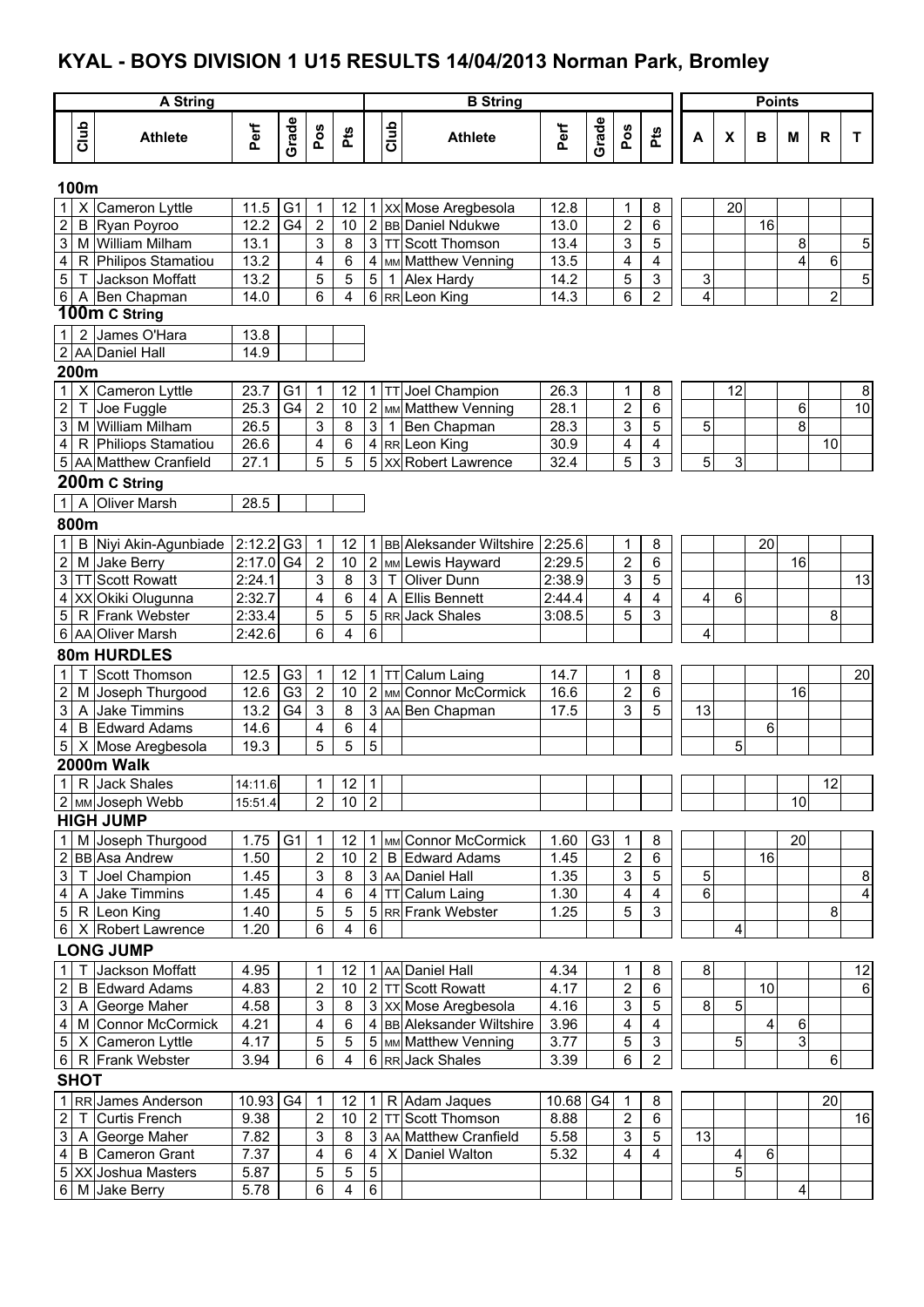## **KYAL - BOYS DIVISION 1 U15 RESULTS 14/04/2013 Norman Park, Bromley**

|                                                                                                     | <b>A String</b>                                                             |                         |                                                                |                |                |     |                |             | <b>B</b> String                                                      |                |              |                |                         |    |                | <b>Points</b>  |   |    |    |
|-----------------------------------------------------------------------------------------------------|-----------------------------------------------------------------------------|-------------------------|----------------------------------------------------------------|----------------|----------------|-----|----------------|-------------|----------------------------------------------------------------------|----------------|--------------|----------------|-------------------------|----|----------------|----------------|---|----|----|
|                                                                                                     | Club                                                                        | <b>Athlete</b>          | Perf                                                           | Grade          | Pos            | Pts |                | <b>Club</b> | <b>Athlete</b>                                                       | Perf           | Grade        | Pos            | Pts                     | A  | X              | в              | M | R  | т  |
|                                                                                                     |                                                                             | <b>DISCUS</b>           |                                                                |                |                |     |                |             |                                                                      |                |              |                |                         |    |                |                |   |    |    |
| 1 <sup>1</sup>                                                                                      | R                                                                           | James Anderson          | 34.22                                                          | G <sub>2</sub> | 1              | 12  |                |             | 1 RR Adam Jaques                                                     | 24.90          |              | 1              | 8                       |    |                |                |   | 20 |    |
| $\overline{2}$                                                                                      | A                                                                           | <b>Edward Miller</b>    | 27.65                                                          | G4             | $\overline{2}$ | 10  |                |             | 2 BB Ben Judge                                                       | 19.27          |              | $\overline{2}$ | 6                       | 10 |                | 6              |   |    |    |
| $\mathbf{3}$                                                                                        |                                                                             | <b>B</b> Cameron Grant  | 19.36                                                          |                | 3              | 8   |                |             | 3 AA Kian Crawford                                                   | 16.97          |              | 3              | 5                       | 5  |                | 8              |   |    |    |
|                                                                                                     |                                                                             | 4 XX Joshua Masters     | 19.31                                                          |                | 4              | 6   | $\overline{4}$ |             | X Daniel Walton                                                      | 13.93          |              | 4              | 4                       |    | 10             |                |   |    |    |
| 5                                                                                                   |                                                                             | M William Milham        | 17.07                                                          |                | 5              | 5   | $\overline{5}$ |             |                                                                      |                |              |                |                         |    |                |                | 5 |    |    |
|                                                                                                     |                                                                             | 6 TT Calum Laing        | 14.72                                                          |                | 6              | 4   | $\overline{6}$ |             |                                                                      |                |              |                |                         |    |                |                |   |    | 4  |
|                                                                                                     |                                                                             | <b>JAVELIN</b>          |                                                                |                |                |     |                |             |                                                                      |                |              |                |                         |    |                |                |   |    |    |
| 1                                                                                                   |                                                                             | A Edward Miller         | 34.39                                                          | G <sub>4</sub> | $\mathbf{1}$   | 12  | $\mathbf{1}$   |             | R Adam Jaques                                                        | 24.75          |              | 1              | 8                       | 12 |                |                |   | 8  |    |
| $2 \mid$                                                                                            |                                                                             | <b>TTICurtis French</b> | 33.82                                                          | G4             | $\overline{2}$ | 10  |                |             | 2 AA Kian Crawford                                                   | 23.31          |              | 2              | 6                       | 6  |                |                |   |    | 10 |
|                                                                                                     |                                                                             | 3 RR James Anderson     | 32.52                                                          |                | 3              | 8   |                |             | 3 M Lewis Haywood                                                    | 20.86          |              | 3              | $\overline{5}$          |    |                |                | 5 | 8  |    |
| $\overline{4}$                                                                                      |                                                                             | B Ben Judge             | 30.17                                                          |                | 4              | 6   | $\vert$ 4      | $\top$      | Scott Rowatt                                                         | 20.43          |              | 4              | 4                       |    |                | 6              |   |    | 4  |
|                                                                                                     |                                                                             | 5 MM Joseph Webb        | 22.16                                                          |                | 5              | 5   |                |             | 5 XX Joshua Masters                                                  | 15.90          |              | 5              | 3                       |    | 3              |                | 5 |    |    |
| 6                                                                                                   |                                                                             | X Daniel Walton         | 18.74                                                          |                | 6              | 4   |                |             | 6 BB Cameron Grant                                                   | 12.52          |              | 6              | $\overline{2}$          |    | $\overline{4}$ | $\overline{2}$ |   |    |    |
|                                                                                                     |                                                                             | <b>RELAYS</b>           |                                                                |                |                |     |                |             |                                                                      |                |              |                |                         |    |                |                |   |    |    |
|                                                                                                     |                                                                             | 4x100m                  |                                                                |                |                |     |                |             |                                                                      |                |              |                |                         |    |                |                |   |    |    |
|                                                                                                     |                                                                             | X BEXLEY AC             |                                                                |                |                |     |                |             | Cameron Lyttle, James O'Hara, Mose Aregbesola, Okiki Olugunna        | 49.9           |              | 1              | 12                      |    | 12             |                |   |    |    |
| $\overline{2}$                                                                                      | T                                                                           | <b>TONBRIDGE AC 1</b>   |                                                                |                |                |     |                |             | Joe Fuggle, Jackson Moffatt, Joel Champion, Scott Thomson            | 50.1           |              | $\sqrt{2}$     | 10                      |    |                |                |   |    | 10 |
| $\mathbf{3}$                                                                                        |                                                                             | M MED & MAID AC         |                                                                |                |                |     |                |             | William Milham, Joseph Thurgood, Matthew Venning, Lewis Hayward      | 51.4           |              | 3              | 8                       |    |                |                | 8 |    |    |
| $\overline{\mathbf{4}}$                                                                             |                                                                             | B BLACK & BROM H AC     |                                                                |                |                |     |                |             | Ryan Poyroo, Aleksander Wiltshire, Niyi Akin-Agunbiade, Edward Adams | 51.8           |              | 4              | 6                       |    |                | 6              |   |    |    |
| $\overline{5}$                                                                                      |                                                                             | R THANET AC             |                                                                |                |                |     |                |             | Leon King, Frank Webster, Robbie Deacon, Philipos Stamatiou          | 53.9           |              | 5              | 5                       |    |                |                |   | 5  |    |
| 6                                                                                                   | A                                                                           | <b>ASHFORD AC 1</b>     |                                                                |                |                |     |                |             | Oliver Marsh, Kian Crawford, Jake Timmins, Ben Chapman               | 55.3           |              | 6              | $\overline{\mathbf{4}}$ | 4  |                |                |   |    |    |
| 4x300m                                                                                              |                                                                             |                         |                                                                |                |                |     |                |             |                                                                      |                |              |                |                         |    |                |                |   |    |    |
| <b>TONBRIDGE AC 1</b><br>1 <sup>1</sup><br>Joe Fuggle, Jackson Moffatt, Scott Rowatt, Joel Champion |                                                                             |                         |                                                                |                |                |     |                |             | 2:52.4                                                               |                | $\mathbf{1}$ | 12             |                         |    |                |                |   | 12 |    |
| $\mathbf{2}$<br>A ASHFORD AC 1<br>Ellis Bennett, Matthew Cranfield, George Maher, Alex Hardy        |                                                                             |                         |                                                                |                |                |     |                | 3:06.3      |                                                                      | $\overline{2}$ | 10           | 10             |                         |    |                |                |   |    |    |
| $\mathbf{3}$                                                                                        |                                                                             | X BEXLEY AC             | Harry Jarvis, Robert Lawrence, Ryan Woodbridge, Okiki Olugunna |                |                |     |                |             |                                                                      | 3:08.5         |              | 3              | 8                       |    | 8              |                |   |    |    |
| 4                                                                                                   | M MED & MAID AC<br>Joseph Webb, Jake Berry, Lewis Hayward, Connor McCormick |                         |                                                                |                |                |     |                |             |                                                                      | 3:09.0         |              | 4              | 6                       |    |                |                | 6 |    |    |
|                                                                                                     |                                                                             |                         |                                                                |                |                |     |                |             |                                                                      |                |              |                |                         |    |                |                |   |    |    |

**TOTAL U15's POINTS** 

**OVERALL TOTAL POINTS** 

**A X B M R T**

**TOTAL U13's POINTS** 71 137 67 93 126 140  $(5) (2) (6) (4) (3) (1)$ 

|  |  | 125   106   106   130   113   147 |
|--|--|-----------------------------------|
|  |  | (5)   (5)   (2)   (4)   (1)       |

|  |     |  | 96 243 173 223 239 287 |
|--|-----|--|------------------------|
|  | (6) |  |                        |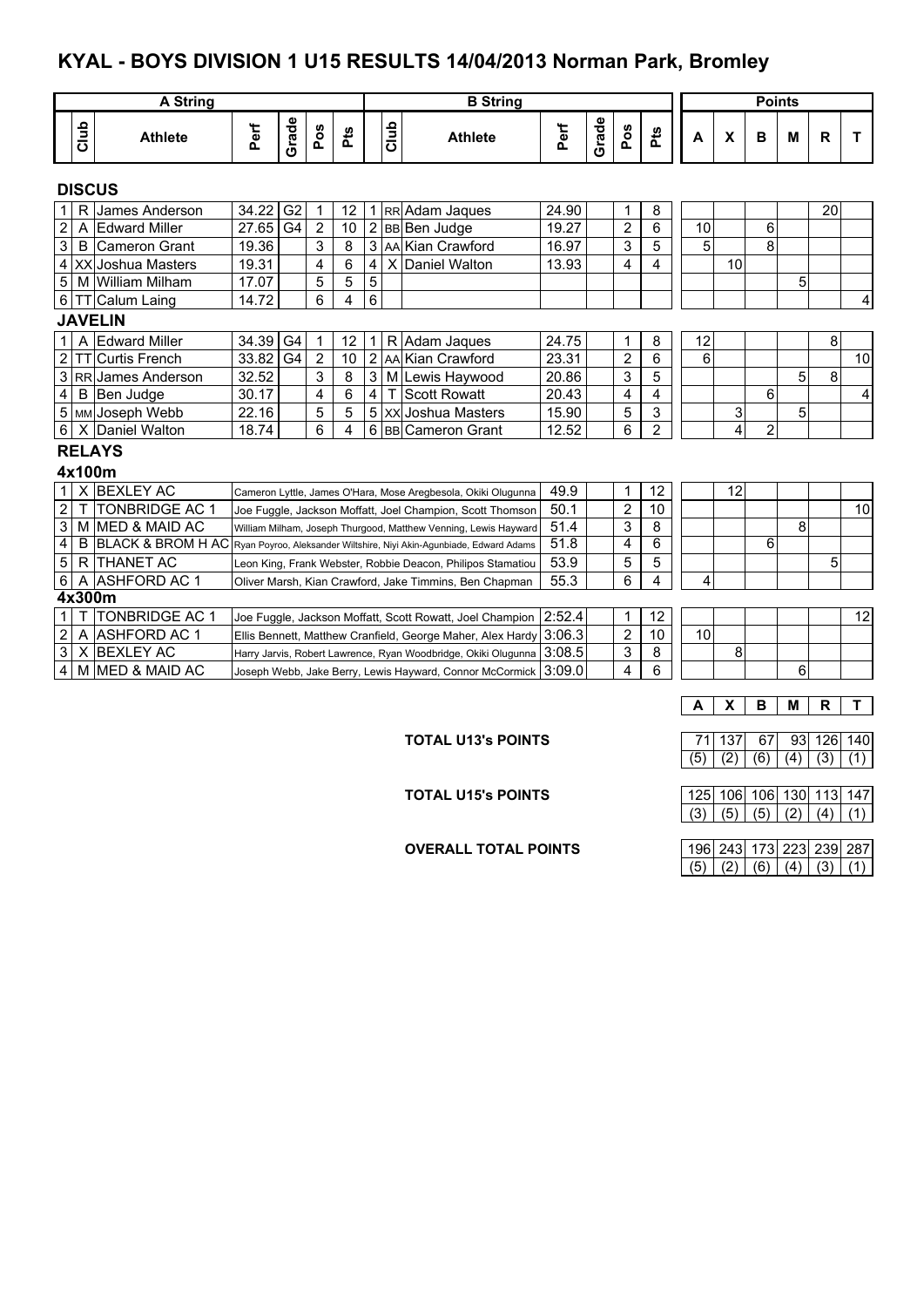# **KYAL - BOYS DIVISION 2 U13 RESULTS 14/04/2013 Norman Park, Bromley**

|                | A String |                        |        |       |                |                         | <b>B</b> String |      |                                                        |        |       | <b>Points</b>  |     |   |                 |                 |    |    |   |                  |
|----------------|----------|------------------------|--------|-------|----------------|-------------------------|-----------------|------|--------------------------------------------------------|--------|-------|----------------|-----|---|-----------------|-----------------|----|----|---|------------------|
|                |          |                        |        |       |                |                         |                 |      |                                                        |        |       |                |     |   |                 |                 |    |    |   |                  |
|                | Club     | <b>Athlete</b>         | Perf   | Grade | Pos            | Pts                     |                 | Club | <b>Athlete</b>                                         | Perf   | Grade | Pos            | Pts | Z | $\mathbf c$     | D               | K  | P  | Y | U                |
| 100m           |          |                        |        |       |                |                         |                 |      |                                                        |        |       |                |     |   |                 |                 |    |    |   |                  |
|                |          | 1 D Ben Sutton         | 13.8   | G4    | 1              | 12                      | $\mathbf{1}$    |      | DD Mineh Orogun                                        | 14.7   |       | 1              | 8   |   |                 | 20              |    |    |   |                  |
|                |          | 2 P Toby West          | 16.0   |       | $\overline{2}$ | $\overline{10}$         | $\overline{2}$  |      |                                                        |        |       |                |     |   |                 |                 |    | 10 |   |                  |
|                |          | 100m C String          |        |       |                |                         |                 |      |                                                        |        |       |                |     |   |                 |                 |    |    |   |                  |
|                |          | 1 8 Maliek Mills       | 15.7   |       |                |                         |                 |      |                                                        |        |       |                |     |   |                 |                 |    |    |   |                  |
| 200m           |          |                        |        |       |                |                         |                 |      |                                                        |        |       |                |     |   |                 |                 |    |    |   |                  |
|                |          | 1 D Ben Sutton         | 28.6   | G4    | 1              | 12                      | 1               |      | DD Mineh Orogun                                        | 31.1   |       | 1              | 8   |   |                 | 20              |    |    |   |                  |
| $\overline{2}$ |          | C Benjamin Tynan       | 36.1   |       | $\overline{2}$ | 10                      | $\overline{2}$  |      |                                                        |        |       |                |     |   | $\overline{10}$ |                 |    |    |   |                  |
|                |          | 3 UU Dan Smith         | 36.8   |       | 3              | $\overline{8}$          | $\overline{3}$  |      |                                                        |        |       |                |     |   |                 |                 |    |    |   | $\boldsymbol{8}$ |
|                |          | 200m C String          |        |       |                |                         |                 |      |                                                        |        |       |                |     |   |                 |                 |    |    |   |                  |
|                |          | 1 8 Maliek Mills       | 33.8   |       |                |                         |                 |      |                                                        |        |       |                |     |   |                 |                 |    |    |   |                  |
| 800m           |          |                        |        |       |                |                         |                 |      |                                                        |        |       |                |     |   |                 |                 |    |    |   |                  |
|                |          | 1 K Douglas Noel       | 2:40.0 |       | 1              | 12                      | 1               | U    | Logan Green                                            | 2:58.8 |       | $\mathbf{1}$   | 8   |   |                 |                 | 12 |    |   | $\bf 8$          |
| $\overline{2}$ |          | <b>JUU</b> Tyler Green | 2:53.5 |       | $\mathbf 2$    | 10                      | $\overline{2}$  |      | DD Joel Constant                                       | 3:23.3 |       | $\overline{2}$ | 6   |   |                 | 6               |    |    |   | 10               |
| $\overline{3}$ |          | C Benjamin Tynan       | 2:55.0 |       | 3              | $\overline{8}$          | $\overline{3}$  |      |                                                        |        |       |                |     |   | 8               |                 |    |    |   |                  |
| $\overline{4}$ |          | D Cameron Sharp        | 2:59.8 |       | $\overline{4}$ | $\overline{6}$          | $\overline{4}$  |      |                                                        |        |       |                |     |   |                 | $\,6\,$         |    |    |   |                  |
|                |          | 5 P Harry McCall       | 3:16.8 |       | 5              | 5                       | $\overline{5}$  |      |                                                        |        |       |                |     |   |                 |                 |    | 5  |   |                  |
|                |          | <b>75m HURDLES</b>     |        |       |                |                         |                 |      |                                                        |        |       |                |     |   |                 |                 |    |    |   |                  |
|                |          | 1 D Jude Potter        | 18.1   |       | $\mathbf{1}$   | 12                      | 1               |      |                                                        |        |       |                |     |   |                 | 12              |    |    |   |                  |
|                |          | <b>HIGH JUMP</b>       |        |       |                |                         |                 |      |                                                        |        |       |                |     |   |                 |                 |    |    |   |                  |
|                |          | 1 P James O'Gorman     | 1.15   |       | $\mathbf{1}$   | 12                      | $\mathbf 1$     |      |                                                        |        |       |                |     |   |                 |                 |    | 12 |   |                  |
|                |          | <b>LONG JUMP</b>       |        |       |                |                         |                 |      |                                                        |        |       |                |     |   |                 |                 |    |    |   |                  |
|                |          | 1 D Ben Sutton         | 4.28   | G4    | 1              | 12                      | $\mathbf{1}$    |      | PP Harry McCall                                        | 3.39   |       | 1              | 8   |   |                 | 12              |    | 8  |   |                  |
|                |          | 2 P Toby West          | 3.58   |       | $\overline{2}$ | 10                      | $\overline{2}$  |      | DD Jude Potter                                         | 3.12   |       | $\overline{2}$ | 6   |   |                 | 6               |    | 10 |   |                  |
|                |          | 3 UU Tyler Green       | 3.24   |       | 3              | $\overline{8}$          | $\overline{3}$  |      |                                                        |        |       |                |     |   |                 |                 |    |    |   | $\boldsymbol{8}$ |
| <b>SHOT</b>    |          |                        |        |       |                |                         |                 |      |                                                        |        |       |                |     |   |                 |                 |    |    |   |                  |
|                |          | 1 D Freddie Corder     | 7.47   | G4    | 1              | 12                      | $\mathbf{1}$    |      | PP Harry McCall                                        | 4.86   |       | 1              | 8   |   |                 | 12              |    | 8  |   |                  |
| $\overline{2}$ |          | P James O'Gorman       | 6.63   |       | $\overline{2}$ | 10                      | $\overline{2}$  |      |                                                        |        |       |                |     |   |                 |                 |    | 10 |   |                  |
|                |          | 3 U Tyler Green        | 3.01   |       | 3              | $\overline{\mathbf{8}}$ | $\mathsf 3$     |      |                                                        |        |       |                |     |   |                 |                 |    |    |   | $\infty$         |
|                |          | <b>DISCUS</b>          |        |       |                |                         |                 |      |                                                        |        |       |                |     |   |                 |                 |    |    |   |                  |
|                |          | 1 DD Cameron Sharp     | 4.68   |       | $\mathbf{1}$   | $\overline{12}$         | $\mathbf{1}$    |      |                                                        |        |       |                |     |   |                 | $\overline{12}$ |    |    |   |                  |
|                |          | <b>JAVELIN</b>         |        |       |                |                         |                 |      |                                                        |        |       |                |     |   |                 |                 |    |    |   |                  |
|                |          | 1 D Nathan King        | 15.97  |       | 1              | 12                      | 1               |      | DD Harry Purkis                                        | 11.78  |       | 1              | 8   |   |                 | 20              |    |    |   |                  |
|                |          | 2 CC Benjamin Tynan    | 15.08  |       | $\overline{2}$ | 10                      | $\overline{2}$  |      |                                                        |        |       |                |     |   | 10              |                 |    |    |   |                  |
|                |          | 3 U Tyler Green        | 11.89  |       | 3              | $\overline{8}$          | $\overline{3}$  |      |                                                        |        |       |                |     |   |                 |                 |    |    |   | 8                |
|                |          | 4x100m RELAYS          |        |       |                |                         |                 |      |                                                        |        |       |                |     |   |                 |                 |    |    |   |                  |
|                |          | 1 D DARTFORD H AC      |        |       |                |                         |                 |      | Ben Sutton, Freddie Corder, Mineh Orogun, Maliek Mills | 57.4   |       | 1              | 12  |   |                 | 12              |    |    |   |                  |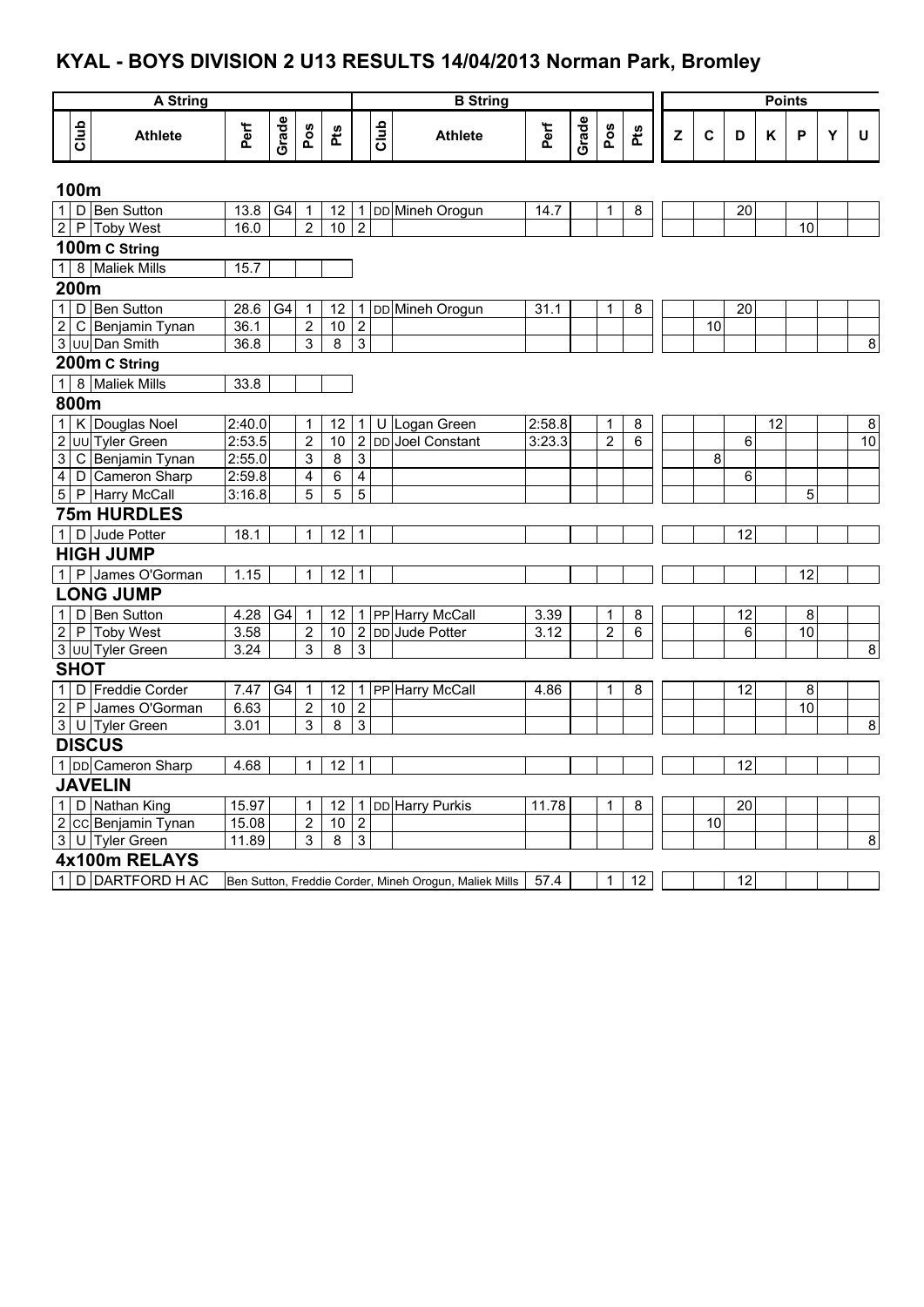#### **KYAL - BOYS DIVISION 2 U15 RESULTS 14/04/2013 Norman Park, Bromley**

| <b>A String</b> |                              |             |                |                |                 | <b>B</b> String |      |                                                             |        |                | <b>Points</b>  |     |     |                  |     |                  |                  |     |     |
|-----------------|------------------------------|-------------|----------------|----------------|-----------------|-----------------|------|-------------------------------------------------------------|--------|----------------|----------------|-----|-----|------------------|-----|------------------|------------------|-----|-----|
| Club            | <b>Athlete</b>               | Perf        | Grade          | Pos            | <b>Pts</b>      |                 | Club | <b>Athlete</b>                                              | Perf   | Grade          | Pos            | Pts | Z   | $\mathbf c$      | D   | Κ                | P                | Y   | U   |
| 100m            |                              |             |                |                |                 |                 |      |                                                             |        |                |                |     |     |                  |     |                  |                  |     |     |
|                 | 1 D Lloyd Rignall            | 12.2        | G4             | 1              | 12              | $\mathbf 1$     |      | DD Joshua Fernandez                                         | 13.4   |                | 1              | 8   |     |                  | 20  |                  |                  |     |     |
|                 | 2 Y Deontia Flavius-Griffith | 13.3        |                | $\overline{2}$ | 10              | $\overline{2}$  |      |                                                             |        |                |                |     |     |                  |     |                  |                  | 10  |     |
|                 | 100m C String                |             |                |                |                 |                 |      |                                                             |        |                |                |     |     |                  |     |                  |                  |     |     |
|                 | 1 8 Jack Wilby               | 15.3        |                |                |                 |                 |      |                                                             |        |                |                |     |     |                  |     |                  |                  |     |     |
| 200m            |                              |             |                |                |                 |                 |      |                                                             |        |                |                |     |     |                  |     |                  |                  |     |     |
|                 | 1 D Lloyd Rignall            | 24.5        | G <sub>3</sub> | 1              | 12              | 1               |      | DD Joshua Fernandez                                         | 25.5   | G4             | $\mathbf 1$    | 8   |     |                  | 20  |                  |                  |     |     |
|                 | 2 CC Callum Gordon           | 26.5        |                | $\overline{2}$ | 10              | $\overline{2}$  |      | C Noah Linley-Adams                                         | 29.4   |                | $\overline{2}$ | 6   |     | 16               |     |                  |                  |     |     |
|                 | 200m C String                |             |                |                |                 |                 |      |                                                             |        |                |                |     |     |                  |     |                  |                  |     |     |
|                 | 1 8 Jack Wilby               | 30.9        |                |                |                 |                 |      |                                                             |        |                |                |     |     |                  |     |                  |                  |     |     |
| 800m            |                              |             |                |                |                 |                 |      |                                                             |        |                |                |     |     |                  |     |                  |                  |     |     |
|                 | 1 C Alex Elms                | $2:18.0$ G4 |                | 1              | 12              |                 |      | cc Aidan Williams                                           | 2:23.5 |                | 1              | 8   |     | 20               |     |                  |                  |     |     |
|                 | 2 PP Harry Young             | 2:40.1      |                | $\overline{2}$ | 10 <sup>1</sup> | $\overline{2}$  |      | P Jack McKnight                                             | 2:48.4 |                | $\overline{2}$ | 6   |     |                  |     |                  | 16               |     |     |
|                 | 80m HURDLES                  |             |                |                |                 |                 |      |                                                             |        |                |                |     |     |                  |     |                  |                  |     |     |
|                 | 1 C Aidan Williams           | 15.4        |                | $\mathbf{1}$   | 12              | 1               |      |                                                             |        |                |                |     |     | 12               |     |                  |                  |     |     |
|                 | <b>LONG JUMP</b>             |             |                |                |                 |                 |      |                                                             |        |                |                |     |     |                  |     |                  |                  |     |     |
|                 | 1 Y Deontia Flavius-Griffith | 4.81        |                | 1              | 12              | 1               |      |                                                             |        |                |                |     |     |                  |     |                  |                  | 12  |     |
|                 | 2 D Matt Varley              | 4.15        |                | $\overline{2}$ | 10              | $\overline{2}$  |      |                                                             |        |                |                |     |     |                  | 10  |                  |                  |     |     |
| <b>SHOT</b>     |                              |             |                |                |                 |                 |      |                                                             |        |                |                |     |     |                  |     |                  |                  |     |     |
|                 | 1 D Oliver Hussey            | 11.95       | G <sub>2</sub> | 1              | 12              | $\mathbf{1}$    |      | DD Sonny Nash                                               | 9.11   |                | 1              | 8   |     |                  | 20  |                  |                  |     |     |
| $2 \mid$        | Y Deontia Flavius-Griffith   | 7.73        |                | $\overline{2}$ | 10              | $\overline{2}$  |      |                                                             |        |                |                |     |     |                  |     |                  |                  | 10  |     |
|                 | <b>DISCUS</b>                |             |                |                |                 |                 |      |                                                             |        |                |                |     |     |                  |     |                  |                  |     |     |
|                 | 1 D Harley Parsons           | 26.25 G4    |                | $\mathbf{1}$   | $\overline{12}$ | 1               |      |                                                             |        |                |                |     |     |                  | 12  |                  |                  |     |     |
|                 | 2 C Alex Elms                | 11.80       |                | $\overline{2}$ | $\overline{10}$ | $\overline{2}$  |      |                                                             |        |                |                |     |     | 10               |     |                  |                  |     |     |
|                 | <b>JAVELIN</b>               |             |                |                |                 |                 |      |                                                             |        |                |                |     |     |                  |     |                  |                  |     |     |
|                 | 1 DD Harley Parsons          | 43.77 G2    |                | $\mathbf{1}$   | 12              | 1 <sup>1</sup>  |      | D Sonny Nash                                                | 41.32  | G <sub>2</sub> | 1              | 8   |     |                  | 20  |                  |                  |     |     |
|                 | 2 C Aidan Williams           | 10.86       |                | $\overline{2}$ | 10              | $\overline{2}$  |      | cc Alex Elms                                                | ndr    |                |                |     |     | 10               |     |                  |                  |     |     |
|                 | 4x100m                       |             |                |                |                 |                 |      |                                                             |        |                |                |     |     |                  |     |                  |                  |     |     |
|                 | 1 C CAMBRIDGE H              |             |                |                |                 |                 |      | Noah Linley-Adams, Callum Gordon, Aidan Williams, Alex Elms | 54.4   |                | 1              | 12  |     | 12               |     |                  |                  |     |     |
|                 |                              |             |                |                |                 |                 |      |                                                             |        |                |                |     | z   | $\mathbf c$      | D   | Κ                | P                | Y   | U   |
|                 |                              |             |                |                |                 |                 |      |                                                             |        |                |                |     |     |                  |     |                  |                  |     |     |
|                 |                              |             |                |                |                 |                 |      | <b>TOTAL U13's POINTS</b>                                   |        |                |                |     | 0   | 28               | 138 | 12               | 63               | 0   | 50  |
|                 |                              |             |                |                |                 |                 |      |                                                             |        |                |                |     | (6) | $\overline{(4)}$ | (1) | $\overline{(5)}$ | $\overline{(2)}$ | (5) | (3) |
|                 |                              |             |                |                |                 |                 |      |                                                             |        |                |                |     |     |                  |     |                  |                  |     |     |

**TOTAL U15's POINTS** 0 80 102 0 16 32 0<br>(5) (2) (1) (5) (4) (3) (5)

**OVERALL TOTAL POINTS** 0 108 240 12 79 32 50<br>(7) (2) (1) (6) (3) (4) (4)  $(7) (2) (1) (6) (3) (4) (4)$ 

 $(5) | (2) | (1) | (5) | (4) | (3) | (5)$